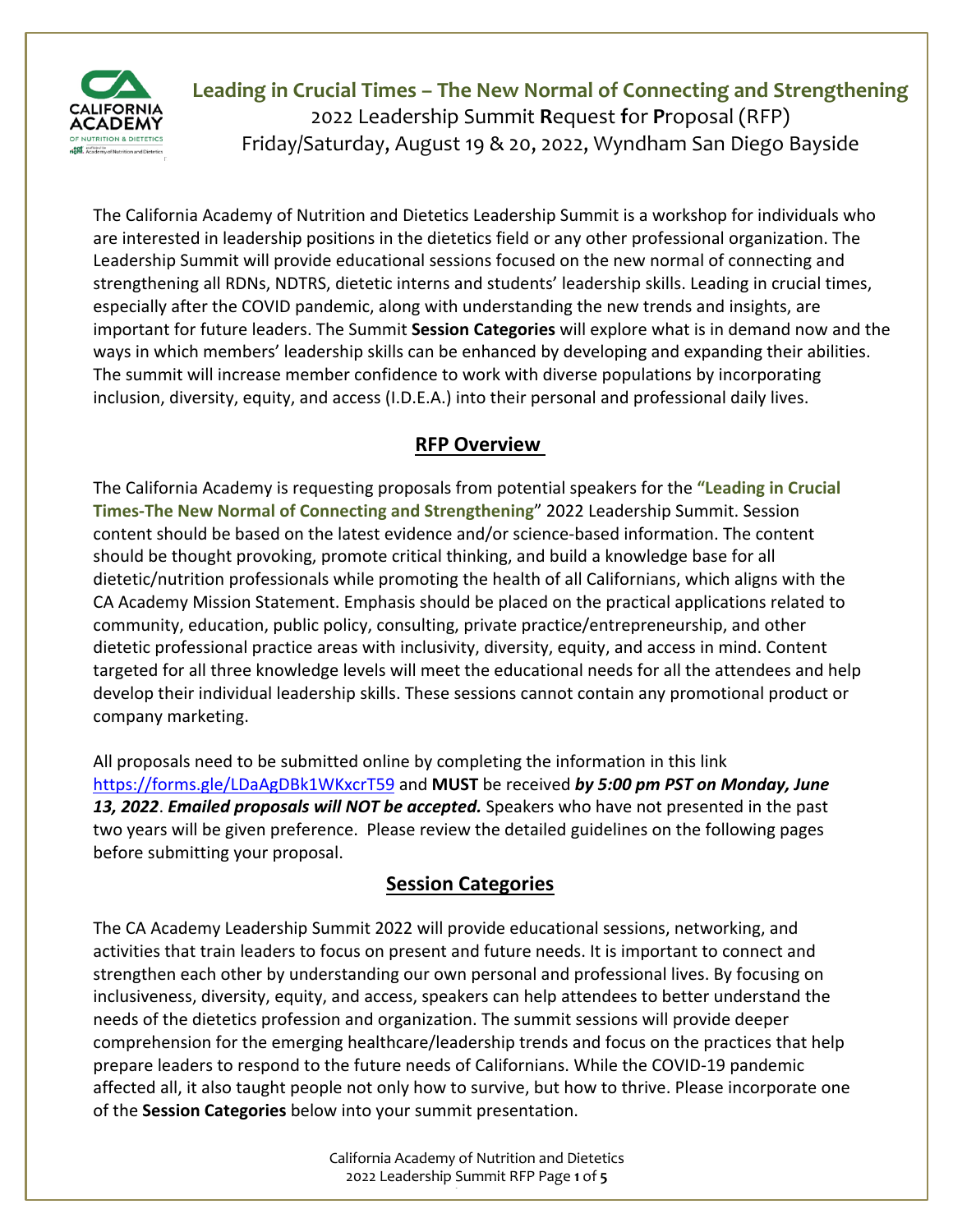

| <b>Session Categories</b>                              | <b>Examples</b><br>(Included but not limited to)                                                                                                                                                                                                               |
|--------------------------------------------------------|----------------------------------------------------------------------------------------------------------------------------------------------------------------------------------------------------------------------------------------------------------------|
| <b>Managing Emotions</b>                               | Leading with facts not emotions<br>$\bullet$                                                                                                                                                                                                                   |
|                                                        | Utilizing data to understand reality<br>$\bullet$                                                                                                                                                                                                              |
| <b>Business and Private Practice</b>                   | Increasing the number of RDNs from underserved<br>$\bullet$<br>backgrounds to be entrepreneurs and successful<br>leaders                                                                                                                                       |
| <b>Cultivating a Positive Outlook</b>                  | Knowing how to respond to complicated situations<br>$\bullet$<br>with empowerment and compassion<br>Time management skills and organization<br>$\bullet$                                                                                                       |
| Using Technology to Benefit<br>Self and Others         | Increasing cultural understanding using<br>$\bullet$<br>technology and social media<br>Understanding 3D printing in food technology<br>$\bullet$                                                                                                               |
| <b>Education and Training</b>                          | Educating students and dietetic interns on how to<br>$\bullet$<br>overcome the financial struggles and be a<br>confident nutrition professional<br>Resources for educators and preceptors on<br>$\bullet$<br>teaching inclusion, diversity, equity, and access |
| Decision Making in<br>Management/Leadership            | Identifying factors affecting decision outcomes<br>$\bullet$<br>Anticipating outcomes and seeing logic<br>Understanding risk and uncertainty and finding<br>$\bullet$<br>solutions to overcome the situation                                                   |
| I.D.E.A. - Inclusion, Diversity,<br>Equity, and Access | Understanding cultures and racial differences<br>$\bullet$<br>Helping in self-development and improvement<br>Promoting and supporting the underserved<br>$\bullet$<br>Supporting equity and inclusiveness as a leader<br>$\bullet$                             |
| <b>Professional Development</b><br>and Leadership      | Discussions by nutrition and dietetic professionals<br>$\bullet$<br>Resources and best practices to promote careers<br>in Food Service, Clinical Practices, Community<br>Nutrition, Public Health, Food Science and<br>Technology, Research, and Education     |
| Policy and Advocacy                                    | Understanding policies and regulations that affect<br>$\bullet$<br>nutrition practices<br>Educating consumers about the importance of<br>٠<br>RDN and NDTR licensure                                                                                           |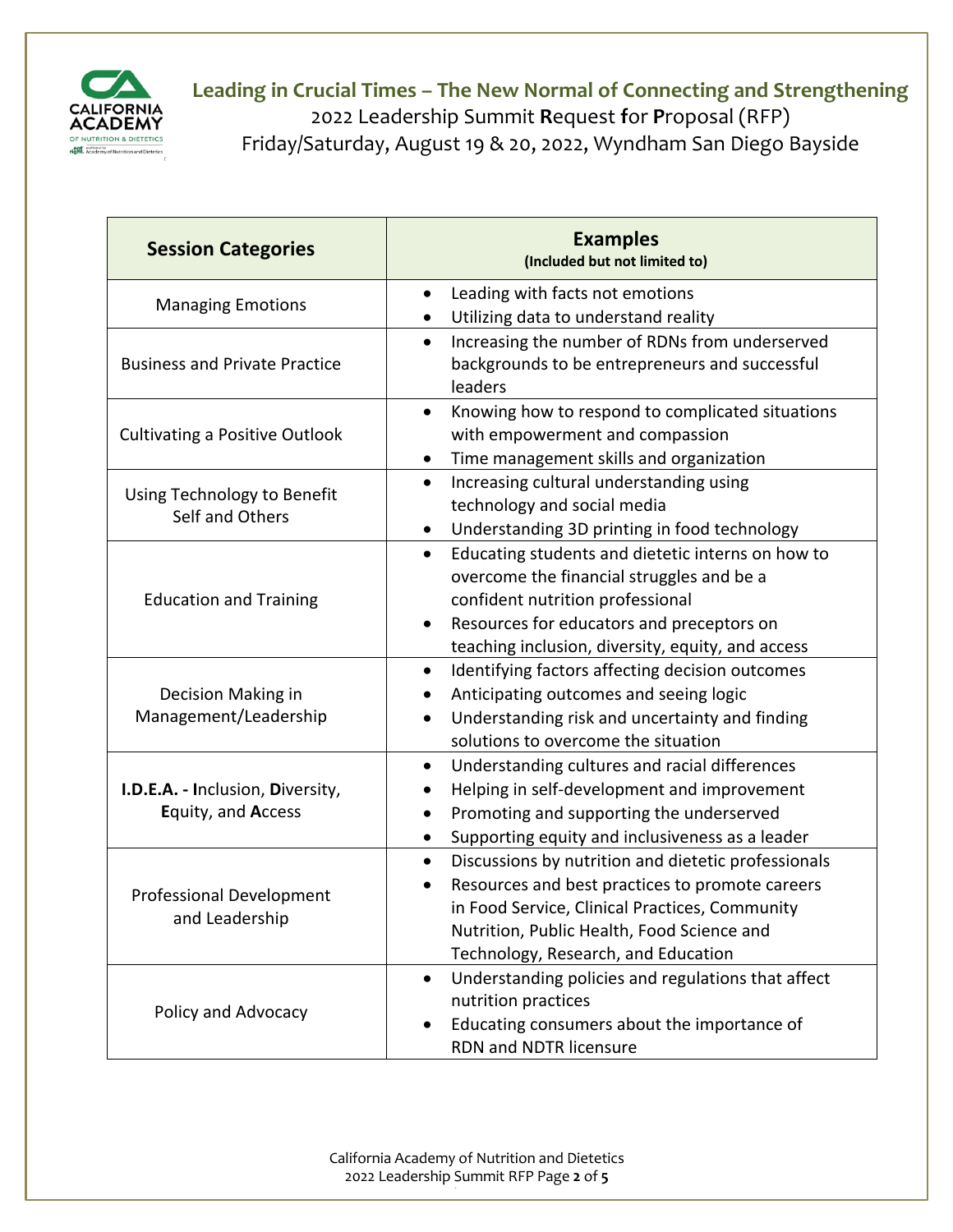

**Leading in Crucial Times – The New Normal of Connecting and Strengthening**

2022 Leadership Summit **R**equest **f**or **P**roposal (RFP)

Friday/Saturday, August 19 & 20, 2022, Wyndham San Diego Bayside

### **Session Format Guidelines:**

- 60-minute session: 40-to-45-minute presentation, 15-20 minutes for questions.
- 90-minute session workshop: 60-to-75-minute presentation, 15-30 minutes for questions, engage audience throughout session with two or more interactive activities.
- Session outcomes need to be clearly defined and achieved by the session conclusion.
- All participants should feel welcome, and engagement should clearly demonstrate inclusiveness and unity with respect to diversity.
- Presenters should use vocabulary and language that can be understood by people from all backgrounds or diverse populations.
- Presenters should demonstrate professionalism and creativity to engage and encourage participants to become enthusiastic about leadership opportunities.

### **Speakers**

- Each session and proposal will be limited to two (2) speakers. The CA Academy does not provide speaker travel or lodging accommodations.
- Sponsored speakers/sessions will be considered, **but the content must be educational, not commercial, and approved by the Leadership Summit Program Planning Committee.**
- If the speaker is not sponsored, the California Academy can provide the following 60- or 90 minute session compensation:
	- o One speaker \$400 honorarium, full conference registration.
	- o Two speakers \$200 honorarium, full conference registration.
	- o *No compensation will be provided for Sessions with more than 2 speakers or a panel, and they must be fully sponsored.*

# **RFP Requirements**

Proposals must be submitted using this link: https://forms.gle/LDaAgDBk1WKxcrT59 and **must be submitted** *by 5:00 pm PST on Monday June 13, 2022. Late and/or incomplete proposals will not be considered.* A complete proposal must include all the following components. All fields need to be completed via the online form, if applicable. Some of the information will be used for Leadership Summit (LS) marketing purposes if the proposal is accepted.

- Session
	- o Title, descriptive of the educational content
	- o Type and length, e.g., 1 or 1.5 hours/lecture, discussion, interactive, etc.
	- o Category
	- o Abstract, less than 100 words or 2-3 sentences
	- o Knowledge level 1, 2, or 3

California Academy of Nutrition and Dietetics 2022 Leadership Summit RFP Page **3** of **5** RFP | Page **3** of **5**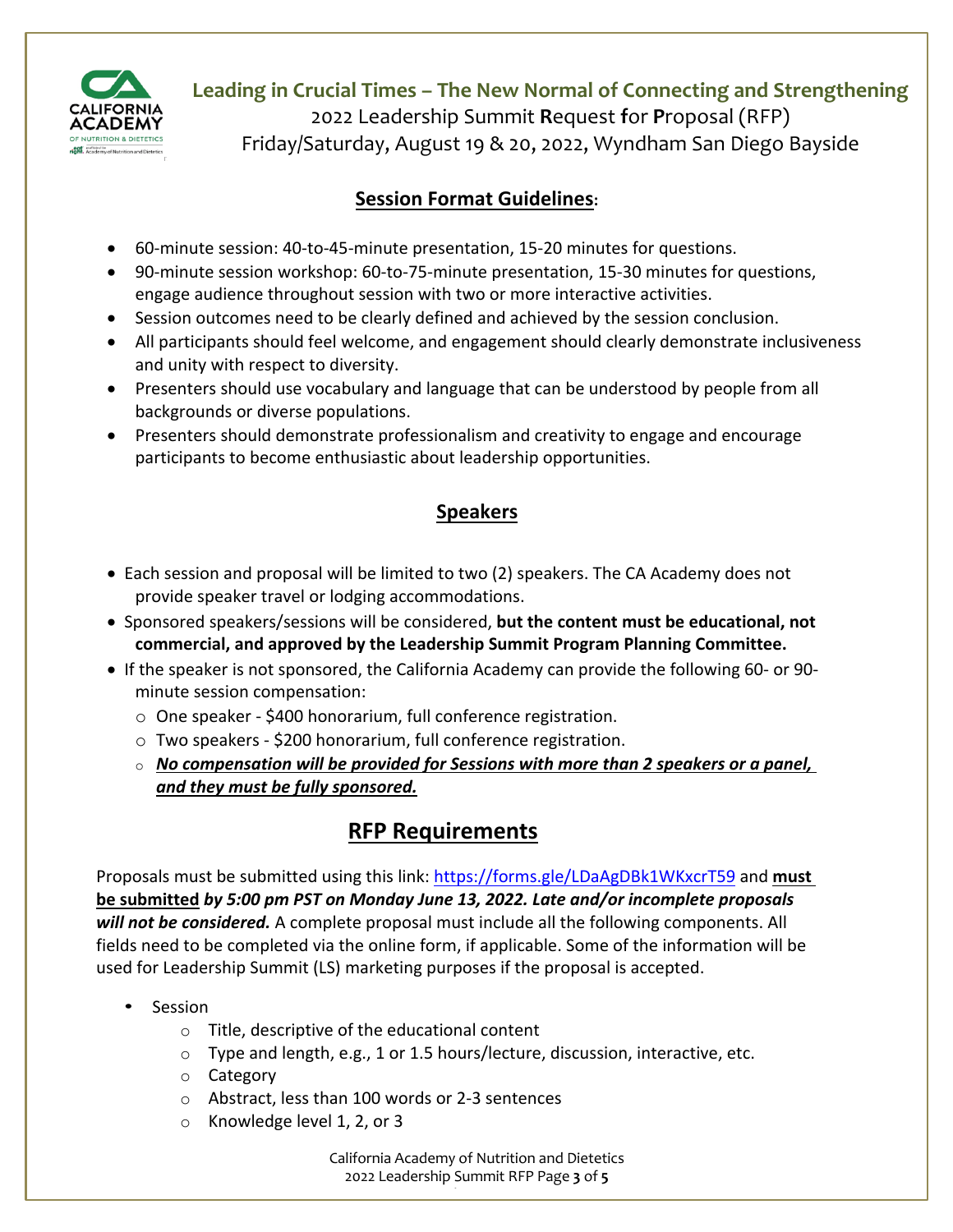

- o Three learning outcomes or objectives
- $\circ$  CDR Performance Indicator Codes numbers only start on page 6 with this link: https://admin.cdrnet.org/vault/2459/web/New\_CDR\_Competencies\_2021.pdf

#### • Speaker(s)

- $\circ$  Name(s) and credentials, as you want them to appear in the CANDLS22 program
- $\circ$  Title(s), company and/or affiliation(s)
- o CV or resume, PDF only, 10 MB maximum
- $\circ$  Contact information, including mailing address, phone number, and email address
- o Twitter handle or other social media presence
- o Agent or representative and contact information
- o Agreement to submit slides and allow session recording
- o Academy of Nutrition and Dietetics membership number(s)
- o CA Academy past presentation history at annual conferences/year(s) presented
- $\circ$  Compensation if different than above will require speaker to obtain own funding
- $\circ$  Bio, and/or introduction for session moderator to use, less than 200 words, PDF only
- o Photo: headshot in PNG format
- Sponsor's company name, organization, contact representative name, and contact information

## **RFP Scoring Criteria/Guidelines**

Proposals will be reviewed and scored by the Leadership Program Planning Committee members based on the following criteria:

- Is the topic timely and relevant?
- Does the topic focus on I.D.E.A. and leadership?
- Is the topic included as one of the Session Categories?
- Does the speaker provide an innovative perspective or a unique approach to the topic?
- Is the speaker a recognized expert in this topic area based on years of experience, research, or education?
- If the speaker is an RD/RDN, are they a member of the Academy of Nutrition and Dietetics or other professional organization?
- If the speaker is not an RD/RDN, do they have other credentials that verify their expertise?
- Is there extensive peer-reviewed, published research supporting the science for thisproposal, or does the proposal indicate the need for more evidence before drawing conclusions?
- Is the session proposal based on providing knowledge level 1, level 2, or level 3 content?
	- o Level 1: Assumes that the participant has little, or no prior knowledge of the subject area(s).
	- $\circ$  Level 2: Assumes that the participant has general knowledge of the literature and professional practice within the area(s) covered.
	- $\circ$  Level 3: Assumes that the participant has thorough knowledge of the literature and professional practice within the area(s) covered.
- When was the last time the speaker presented at any Leadership Conference and what topic was presented?

California Academy of Nutrition and Dietetics 2022 Leadership Summit RFP Page **4** of **5** RFP | Page **4** of **5**